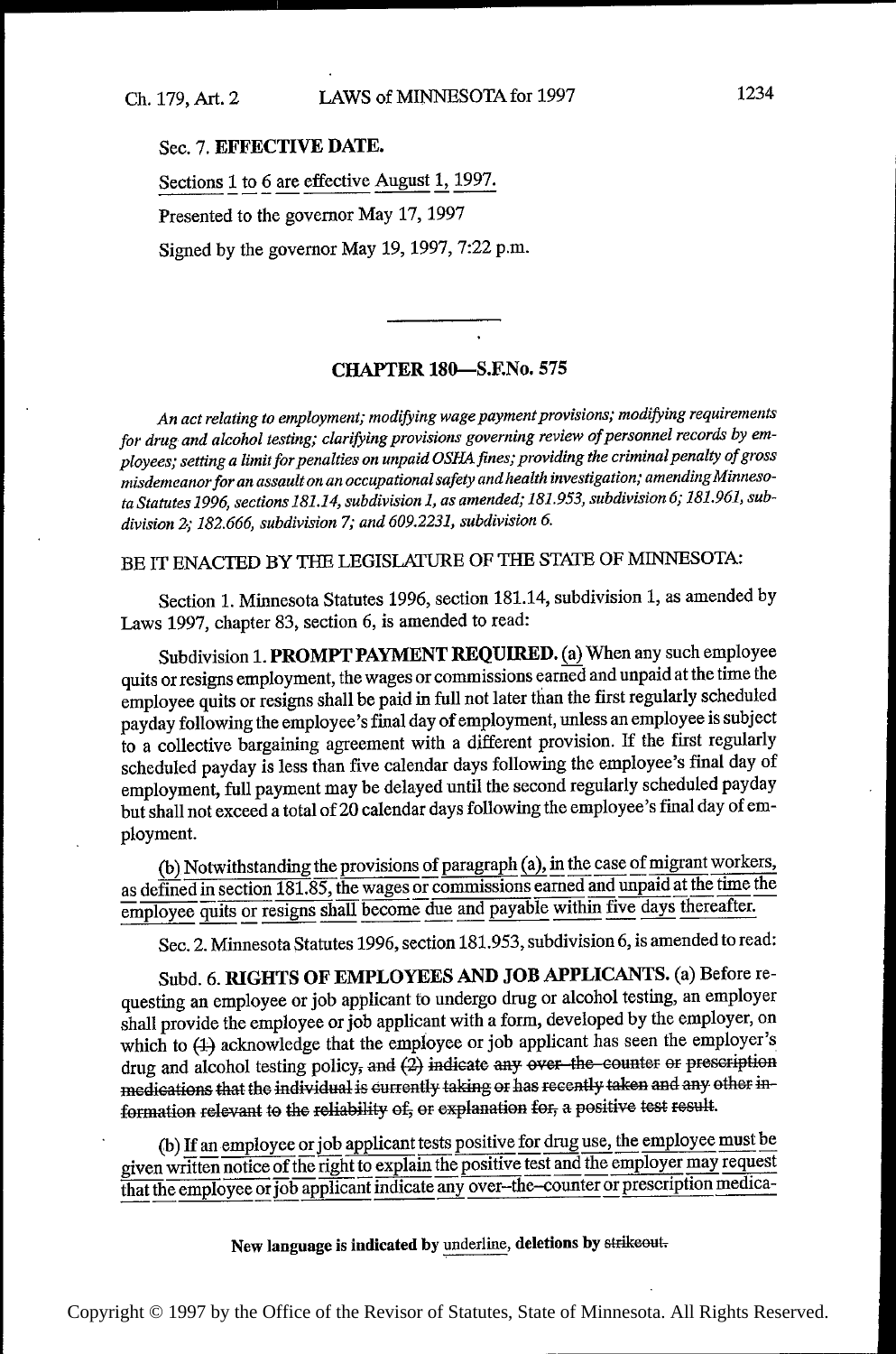tion that the individual is currently taking or has recently taken and any other information relevant to the reliability of, or explanation for, a positive test result.

(0) Within three working days after notice of a positive test result on a confirmatory test, the employee or job applicant may submit information to the employer, in addition to any information already submitted under paragraph (a) (b), to explain that result, or may request a confirmatory retest of the original sample at the employee's or job applicant's own expense as provided under subdivision 9.

Sec. 3. Minnesota Statutes 1996, section 181.961, subdivision 2, is amended to read:

Subd. 2. TIME; LOCATION; CONDITION; COPY. (a) The employer shall comply with a written request pursuant to subdivision 1 no later than seven working days after receipt of the request if the personnel record is located in this state, or no later than 14 working days after receipt of the request if the personnel record is located outside this state.

(b) With respect to current employees, the personnel record or an accurate copy must be made available for review by the employee during the employer's normal hours of operation at the employee's place of employment or other reasonably nearby location, but need not be made available during the employee's working hours. The employer may require that the review be made in the presence of the employer or the employer's designee. After the review and upon the employee's written request, the employer shall provide a copy of the record to the employee.

(c) With respect to employees who are separated from employment, upon the employee's written request, the employer shall provide a copy of the personnel record to the employee. Providing a copy of the employee's personnel record to the employee satisfies the employer's responsibility to allow review as stated in subdivision 1.

(d) The employer may not charge a fee for the copy not to exceed the actual cost of making, compiling, and mailing the copy.

Sec. 4. Minnesota Statutes 1996, section 182.666, subdivision 7, is amended to read:

Subd. 7. Fines imposed under this chapter shall be paid to the commissioner for deposit in the special compensation fund and may be recovered in a civil action in the name of the department brought in the district court of the county where the violation is alleged to have occurred or the district court where the commissioner has an office. Unpaid fines shall be increased to 125 percent of the original assessed amount if not paid within 60 days after the fine becomes a final order. After that 60 days, unpaid fines shall accrue an additional penalty of ten percent per month compounded monthly until the fine is paid in full or until the fine has accrued to 300 percent of the original assessed amount.

Sec. 5. Minnesota Statutes 1996, section 609.2231, subdivision 6, is amended to read:

Subd. 6. PUBLIC EMPLOYEES WITH MANDATED DUTIES. A person is guilty of a gross misdemeanor who:

(1) assaults an agricultural inspector, occupational safety and health investigator, child protection worker, public health nurse, or probation or parole officer while the employee is engaged in the performance of a duty mandated by law, court order, or ordinance;

New language is indicated by underline, deletions by strikeout.